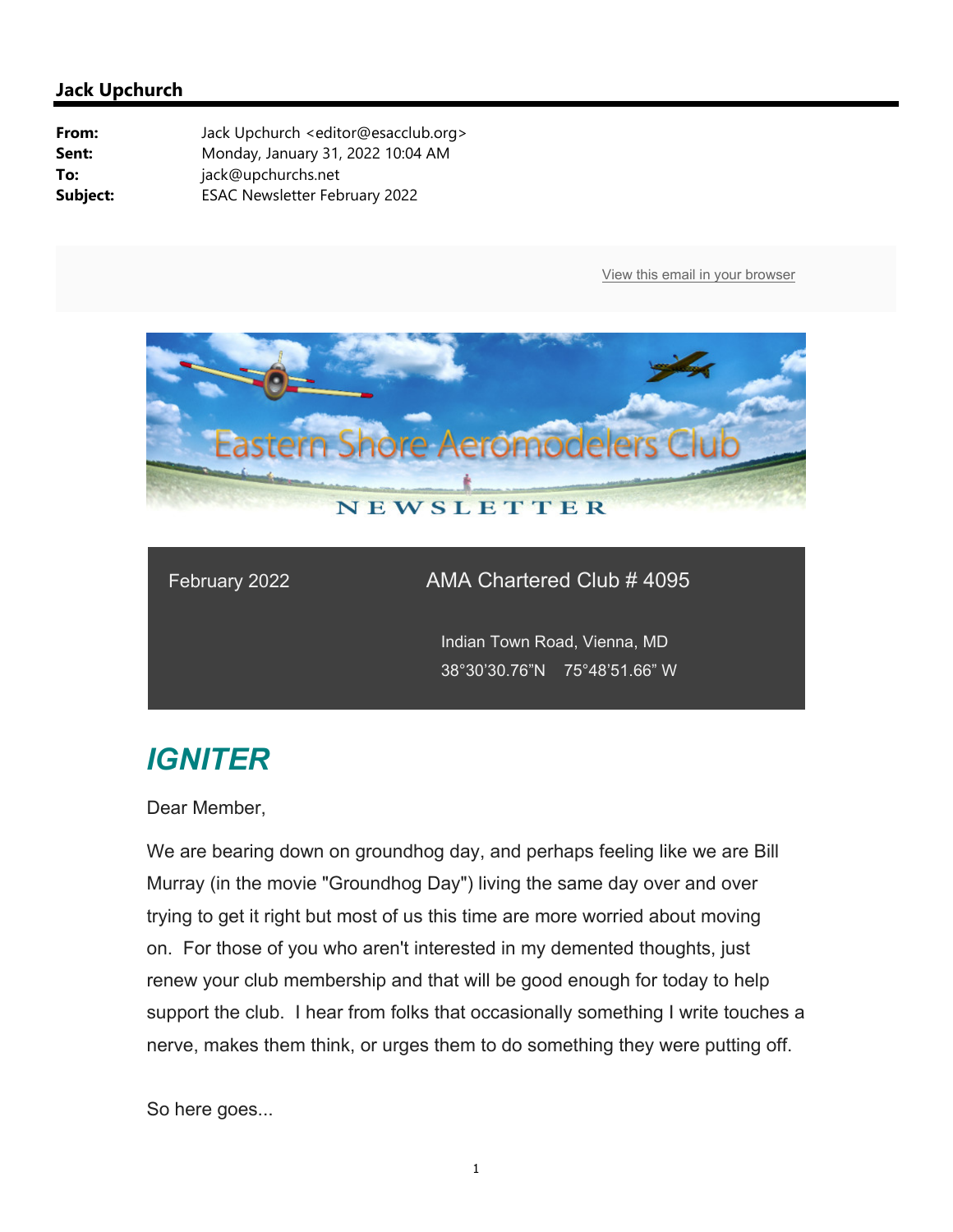Now is the time to renew your club membership. Here is a link to download the renewal member form which has the address for sending your check and the form with any new contact information we might need. If you prefer to use PayPal for paying dues, email Jack Rosemere and ask him to send you a PayPal Invoice.

#### Membership Renewal Form

I'm thinking that we were individually mostly doing things right before all the unrest broke out, before Covid, before the last election, and (fill in your favorite disfunction topic). At the club, we had fun, we met with our friends, we made new friends, we shared with each other and we helped out when we saw a need. I'm betting that we also did these things at home with our families, in Church, in our neighborhoods, in school. So what went wrong to cause us to be feeling the way we feel today? I've concluded that one thing happened to me and maybe something similar happened to you- we've confronted massive change that we feel powerless to do anything about. We've witnessed daily news reports of protests, violence, various groups advocating that we tear down our institutions, our government, our history, law enforcement, our school curriculum. Suggesting that we give up our personal rights (or that we fight each other to the death to keep them), and that we must stop thinking and let someone smarter do it for us. We are told we must eliminate all speech that offends us, we must not tolerate each other anymore unless we all agree on everything. To me, this all adds up to a feeling of lost control.

Therapists talk of "locus of control" that describes an individual's sense of how much control they feel on a scale that goes from "I have no control over my fate" to "My decisions determine my fate". Is it possible that we just need to take back the control that we had before all of the massive upheaval? I think it is worth a try- here is how it could work: 1) remember to be Grateful and Thankful and choose to fill your mind with positive thoughts; 2) remember back to 2019 when you were functioning, and so was everybody else in your

2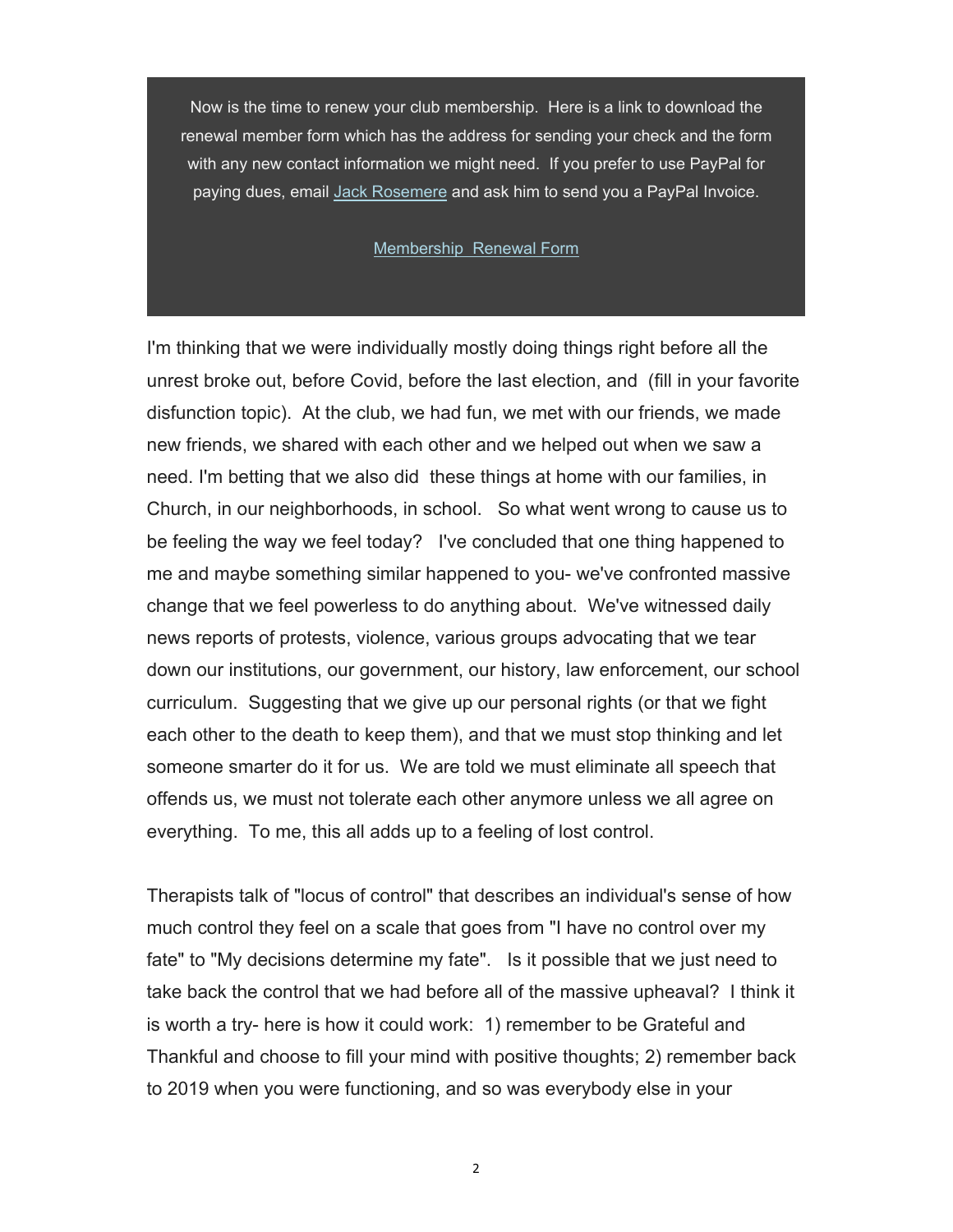environment? Now, just choose to give direction to yourself again like you did before. I'm not suggesting that we ignore the world around us, but we have new opportunities to be good husbands/wives, good fathers and mothers, good neighbors, good congregation members, good PTA volunteers, good citizens. We were all these things before being told otherwise- so choose to do what worked before. The zealots out there with causes will fight the battles of their choosing, but that does not mean that you and I have to participate in every single one of them- in some cases, you don't even need to pick a side if it means you can live your life and be happier. Being back in control of your own fate is exhilarating! Then you can choose to be grateful and thankful, choose to be kind and respectful, and supportive of each other- not because someone mandated it- but because you choose it. The difference in your head makes all the difference in whether you are feeling a smiley face or a pile of poo. You can choose- seriously, it can be just that simple. Being positive and supportive around each other could turn out to be as contagious as Omicron, and you don't need to stick a Q-tip up your nose to know who has it.

## Club Business . . .

The Treasurer has reported balances of \$895.65 in checking and \$2,898.78 in savings and all bills are paid. There are 19 members paid up including 3 life members. Not bad for a year just getting started and too cold to fly.

I am thrilled to announce that Spring is a month closer than it was in the last newsletter:) OK, not entirely my doing, but I am taking credit just the same since I am still here and a month has passed. John O has donated door prizes to be handed out at each club meeting this year. We are anxiously waiting for weather conducive to having meetings at the field. John had expressed a desire to increase meeting attendance and has offered to provide a brand new in the box Glow Engine to be given at each meeting to one lucky attendee. That could be inspiration to find a plan or kit and get building or an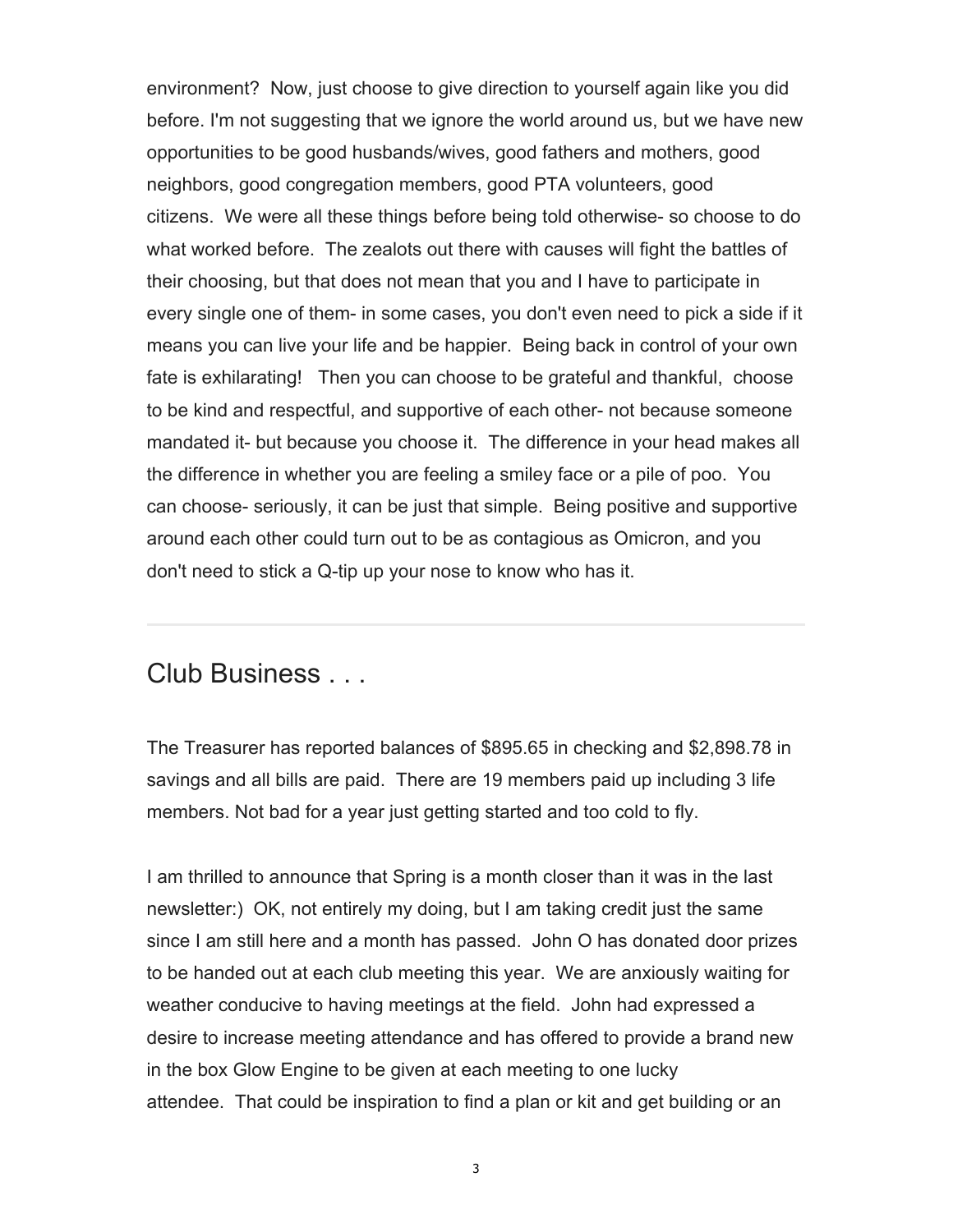ARF sized right for your new engine. We will announce meeting dates and the calendar below in the newsletter as well as live on the website - both will have up to the minute correct information.

Event details are already coming together and sanctions are in hand for the 4 scheduled events - 2 control line and 2 IMAC. Together with member renewals, the club is building a cushion in the bank.

That's it for now.

# **The Official 2022 Club Calendar- Check the website for any last minute schedule changes.**

- January 1- First to Fly at the field
- April 23 Field Closed for Handsell Event
- May 11 Meeting 7pm at the field
- May 21-22 Spring Fling Stunt Line Contest
- June 8 Meeting 7pm at the field
- June 11-12 IMAC **Competition**
- July 13 Meeting 7pm at the field
- August 10 -- Meeting -- 7pm at the field
- August 13-14 Jim Coll Stunt Contest
- August 27-28 IMAC **Competition**
- September 14 Meeting -7pm at the field
- October 8 -- Field Closed for Handsell event
- October 12 Meeting 7pm at the field